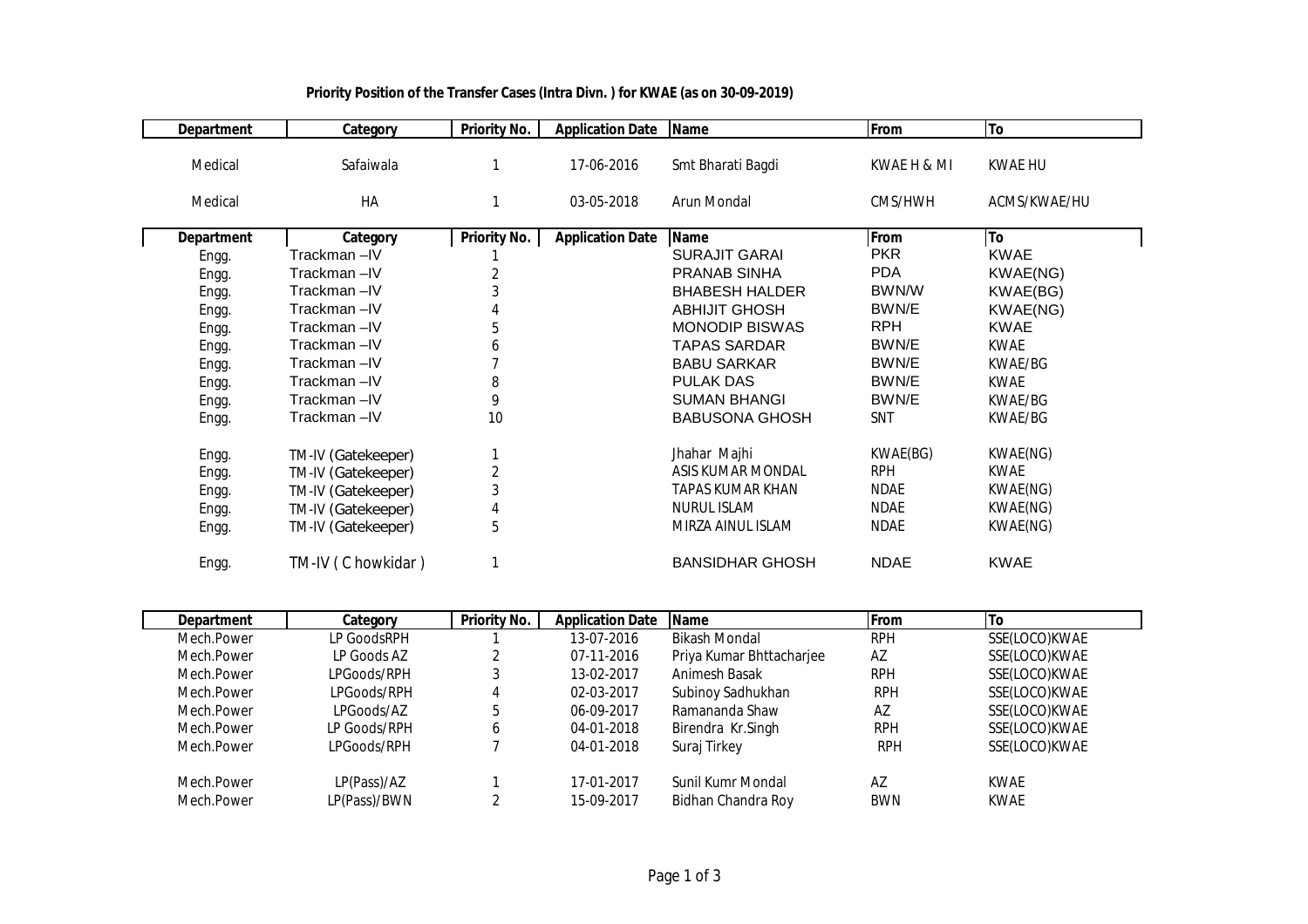| <b>Department</b> | Category            | <b>Priority No.</b>       | <b>Application Date</b> | Name                     | From        | To                                 |
|-------------------|---------------------|---------------------------|-------------------------|--------------------------|-------------|------------------------------------|
|                   |                     |                           |                         |                          |             |                                    |
| Mech.Power        | Tech.III            | 1                         | 08-01-2018              | SUBHANKAR SIKDER         | LOCO/HWH    | LOCO/KATWA                         |
| Mech.Power        | ALP(D)              | 1                         | 06-09-2018              | Dilip Kumar Biswas       | <b>RPH</b>  | <b>KWAE</b>                        |
| Mech.Power        | ALP(D)              | 2                         | 07-01-2019              | Krishnendu Das           | <b>RPH</b>  | <b>KWAE</b>                        |
| Mech.Power        | ALP(D)              | 3                         | 07-01-2019              | Jitu Roy                 | <b>RPH</b>  | <b>KWAE</b>                        |
| Mech.Power        | ALP(D)              | 4                         | 07-01-2019              | Samir Barai              | <b>RPH</b>  | <b>KWAE</b>                        |
| Mech.Power        | ALP(D)              | 5                         | 07-01-2019              | Sanjib Sarkar            | <b>RPH</b>  | <b>KWAE</b>                        |
| <b>Department</b> | Category            | <b>Priority No.</b>       | <b>Application Date</b> | <b>Name</b>              | From        | To                                 |
| Comml.            | HD.TE               |                           | $10-11-2017$            | Subhankar Biswas         | <b>NDAE</b> | <b>KWAE</b>                        |
|                   |                     |                           |                         |                          |             |                                    |
| <b>Department</b> | Category            | <b>Priority No.</b>       | <b>Application Date</b> | <b>Name</b>              | From        | To                                 |
| Optg.             | Good/Sr.Goods Guard | 1                         | 22-05-2014              | Biswajit Pramanik        | <b>AZ</b>   | <b>KWAE</b>                        |
| Optg.             | Good/Sr.Goods Guard | 2                         | 29-05-2014              | Debaprasad Majumder      | <b>RPH</b>  | KWAE/BDC                           |
| Optg.             | Good/Sr.Goods Guard | 3                         | 11-11-2014              | <b>Uttam Barui</b>       | <b>RPH</b>  | <b>KWAE</b>                        |
| Optg.             | Good/Sr.Goods Guard | 4                         | 25-01-2016              | <b>Avi Barick</b>        | <b>BWN</b>  | <b>KWAE</b>                        |
| Optg.             | Good/Sr.Goods Guard | 5                         | 15-06-2016              | Anirban Debnath          | <b>BWN</b>  | KWAE/BDC                           |
| Optg.             | Good/Sr.Goods Guard | 6                         | 07-10-2016              | Krishnanlal Mondal       | <b>BWN</b>  | <b>KWAE</b>                        |
| Optg.             | Good/Sr.Goods Guard | $\overline{\mathfrak{I}}$ | 04-11-2016              | Palash Chatterjee        | <b>RPH</b>  | <b>KWAE</b>                        |
| Optg.             | Good/Sr.Goods Guard | 8                         | 26-12-2016              | Gouranga Chowdhury       | <b>RPH</b>  | <b>KWAE</b>                        |
| Optg.             | Good/Sr.Goods Guard | 9                         | 24-05-2017              | Dilip Basu Roy           | <b>RPH</b>  | <b>KWAE</b>                        |
| Optg.             | SM                  | 1                         | 29-03-2017              | Subendu Kr Dutta         | <b>BZLE</b> | KWAE-GPAE                          |
| Optg.             | SM                  | $\overline{\mathbf{c}}$   | 14-08-2017              | Pritam Sarkar            | <b>MLV</b>  | <b>KWAE-JIT</b>                    |
| Optg              | <b>SM</b>           | 3                         | 19-12-2017              | Joyanta Das              | PSAE        | TI(I)/M/KWAE                       |
| Optg              | <b>SM</b>           | 4                         | 24-12-2018              | Ujjwal Saha              | <b>BDH</b>  | <b>KWAE</b>                        |
| Optg              | <b>SM</b>           | 5                         |                         | 01-02-2019 Shymal Kr Das | TI/2/KWAe   | SM/KWAE                            |
| Optg.             | Shuntman            | 1                         | 31-03-2017              | KUMARESH CHATTERJEE      | CYM/HWH     | <b>KATWA</b>                       |
| Optg.             | Cabinman/Pointsman  | 1                         | 15-09-2005              | Manik                    | AGAE        | <b>KWAE/NG</b>                     |
| Optg.             | Cabinman/Pointsman  | $\overline{2}$            | 21-08-2015              | Dilip Kr. Mukherjee      | <b>TAK</b>  | KWAE, BDC, AGAE, DTAE<br>or TI/BDC |
| Optg.             | Cabinman/Pointsman  | 3                         | 17-09-2015              | Subhasis Kr. Ghosh       | <b>BAHW</b> | KWAE, TI/KWAE                      |
| Optg.             | Cabinman/Pointsman  | $\overline{\mathbf{4}}$   | 24-03-2016              | Ambika Prasad Shee       | <b>BDC</b>  | <b>KWAE</b>                        |

## **Priority Position of the Transfer Cases (Intra Divn. ) for KWAE (as on 30-09-2019)**